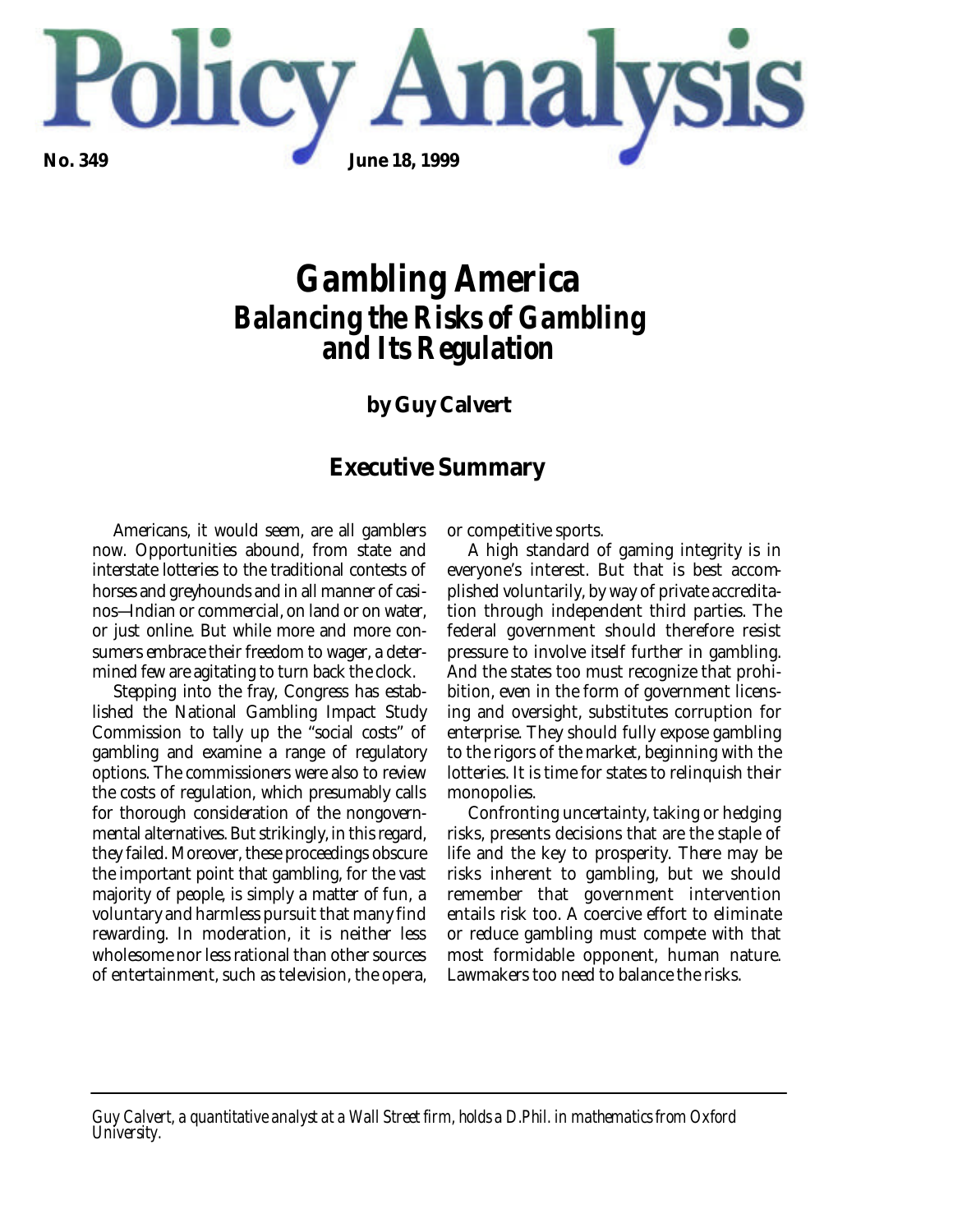**A coercive effort to eliminate or reduce gambling must compete against that most formidable opponent, human nature.**

# **Introduction**

Along with smoking, drinking, and skiing without a helmet, gambling is once again under the microscope. In 1996 Congress established the National Gambling Impact Study Commission to "conduct a comprehensive study of the social and economic impacts of gambling in the United States." 1 But instead of making a "comprehensive study," the NGISC has confined itself to a fairly narrow review. In particular, the commission's research agenda declares a determination to get to the bottom of "problem and pathological gambling." <sup>2</sup> That is fine as far as it goes, but in view of the constant pressure for government intervention, any study of the impact of gambling should consider the impact of gambling regulation as well. 3

And pressure there is. Outraged moralists, fretting about a supposed threat to public virtue and fed up with the states' liberal attitude toward gambling, have elevated their campaign to the federal level and expect action. Their goal: "a strategy of containment to minimize the moral risks of gambling for individuals and society." 4

The charge of "moral risk" conjures up a grim portrait of parents' abandoning their familial responsibilities in favor of uncontrollable gambling, soaking up welfare dollars, and then unleashing their disaffected children to wreak havoc on the community. But in view of the available evidence, some of which is reviewed below, such charges are overblown. The overriding risk—to both individuals and society—is that harsh government measures intended to control or suppress gambling will simply usher in a new era of public corruption, compromising the integrity of government officials, judges, and the police. And for all of that, such measures would do next to nothing to deter truly compulsive gamblers from gambling.

Moreover, a government "strategy of containment" is clearly unnecessary to prevent force or fraud in dealings between gamblers and casinos, bookmakers, and others. All that is required is the rigorous enforcement of contracts, together with an effort by vendors to acquire third-party accreditation of the integrity of their games. A more paternalistic government policy would, quite apart from intruding on the liberties of gamblers and others, make a mockery of any doctrine of individual responsibility—hardly the best way to sustain the moral health of the nation.

Not even, for that matter, the economic health. In case the point has escaped notice, the nation is not in a gambling-induced slump. On the contrary, just as the gambling industry has for the last few years grown rapidly, the American economy has all the while enjoyed heady times. And the gambling boom continues today. While an overwhelming majority of states enthusiastically promote homegrown lotteries, interest in casino gaming is flourishing. According to a recent Harrah's survey, fully 32 percent of U.S. households gambled at a casino in 1996. Those who did averaged 4.8 visits, for an overall total of 176 million visits. And this figure is up 14 percent from 1995. <sup>5</sup> America, it seems, has found a new pastime, or rediscovered an old one.

Gambling, ever dogged by controversy, has a long and colorful history. Historians Lisa Morris and Alan Block hold that "until the 1840s professional, organized gambling was primarily carried out on steamboats plying the Mississippi and Ohio Rivers and the Great Lakes." Later, in spite of prohibition or perhaps because of it—underworld gambling operations thrived on land, spawning "a series of infamous 'crime towns.'" 6 Lotteries, moreover, hark back to the Old World; Queen Elizabeth chartered the first English lottery, which was drawn in 1569. 7 Later, in both colonial America and the independent United States, lotteries prospered as a much-promoted and voluntary means of supplementing the public coffers. <sup>8</sup> But a steady procession of public scandals took its toll, and in the 19th century a political backlash against lotteries culminated in universal prohibition. The legal lottery did not return until 1963 in New Hampshire; <sup>9</sup> between 1965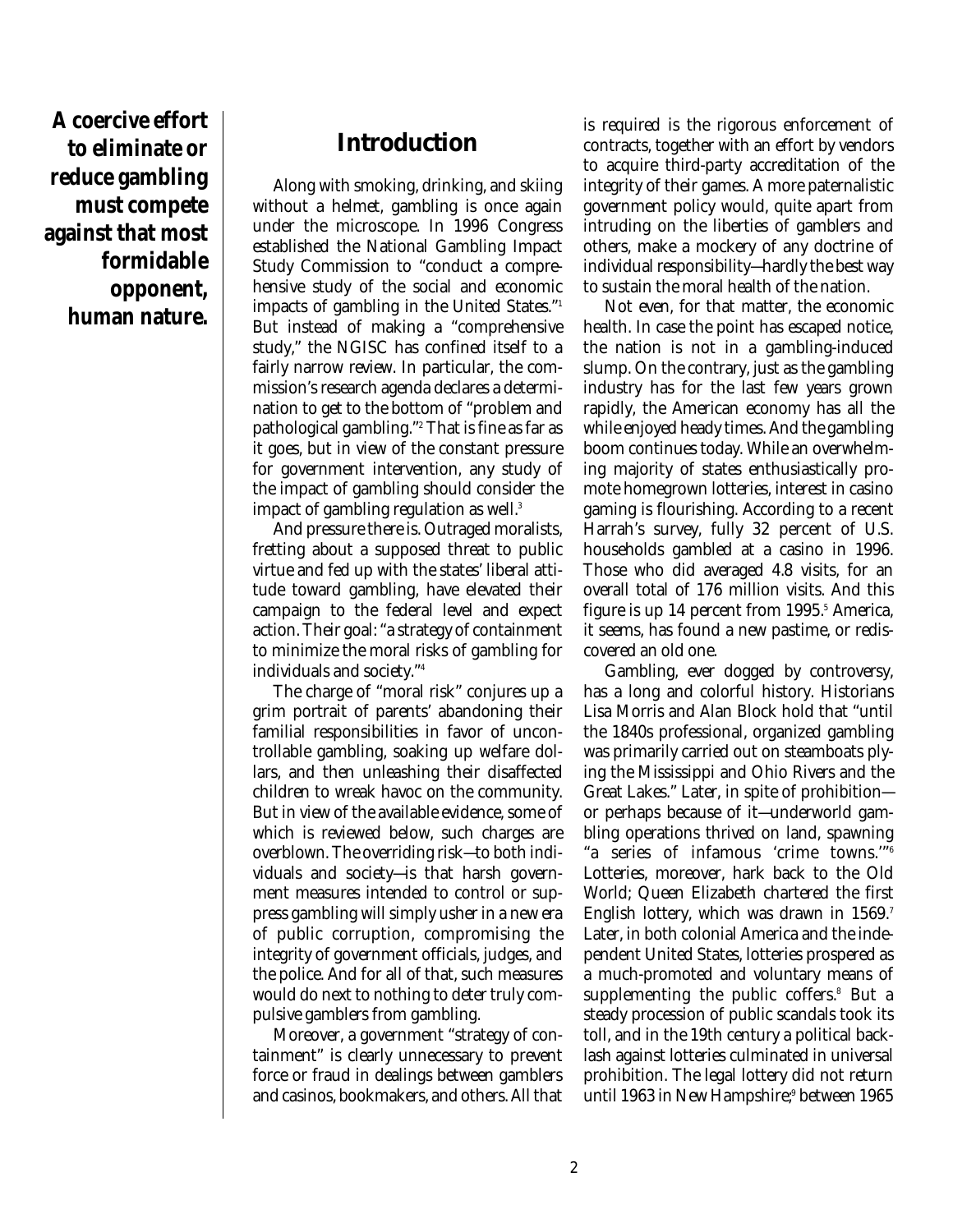and 1993, 35 states and the District of Columbia introduced state lottery monopolies. <sup>10</sup> And so the historical tug-of-war between gambling proponents and detractors continues.

The lesson of history is clear. For all the moralists' bluster, the evident predilection of the American people to gamble is unique neither to modern times nor, indeed, to Americans. To all appearances it is inextricably bound up with the propensity of human beings to take risks, an enduring and arguably benign trait of our nature. Granted, people enjoy gambling for many reasons, some of which may well seem unfathomable to other people. But there is common ground too. For to gamble, by definition, is to play games of chance for money. <sup>11</sup> At heart, therefore, gambling is a combination of risk and ritual. Both components are mainstays of human society, for the very good reason that they are a part of our makeup. It is no wonder, therefore, that gambling is universal.

I do not suggest here that gambling behavior, simply because it is natural, is necessarily a moral good. For in many ways the morality issue is beside the point—if gambling is a vice then that is a matter for philosophers or the clergy, and ultimately individual conscience. My main concern is that a coercive effort to eliminate or reduce gambling must compete against that most formidable opponent, human nature. And in any case, gambling is hardly such a danger as to merit heavy-handed intervention. Indeed, in moderation there is much to be said for it: at the very least gambling, for many people, can be fun. Moreover, gambling games, insofar as players must balance risk and reward, offer the opportunity to develop a widely applicable set of skills. In the marketplace and the poker room alike, it pays to know when to hold 'em and when to fold 'em.

### **The Case against Gambling**

While many Americans have embraced the growing opportunities to wager, the critics of gambling have been vocal in their dissent. The various state lotteries are almost universally denounced as immoral and economically harmful. While state revenue hawks undoubtedly enjoy the rake (proceeds), critics argue that "losses fall disproportionately on some of the more vulnerable members of society." <sup>12</sup> Meanwhile, casinos are accused of displacing—even "cannibalizing"—rival service and entertainment businesses, such as hotels, restaurants, and theme parks. <sup>13</sup> Worse, it is alleged, this is achieved by ruthlessly exploiting the addictions of compulsive gamblers, thereby causing financial distress, destabilizing families, and fueling welfare dependence and crime. 14

Viewed in context, those charges lack merit. To begin with, many of the crime statistics underlying the "gambling breeds crime" hypothesis have been hotly contested on the grounds of dubious measurement techniques. <sup>15</sup> For example, early analysis of Atlantic City crime figures shortly after the arrival of casinos suggested that per capita crime had markedly increased. <sup>16</sup> However, the per capita crime statistics failed to take account of the swelling of the local population due to casino-related tourism, so the estimates of crime were inflated. When the crime statistics for Atlantic City were readjusted to take account of this and other elementary crime-reporting errors, the resulting crime levels were unremarkable. 17

At a more fundamental level, there is no evidence that gamblers are any more likely than nongamblers to forsake responsibility. Indeed, one Swedish study found no relationship between gambling and crime, marital instability, or "the degree of participation in community activities." 18 In another survey, the economist Reuven Brenner of McGill University notes that there is "little evidence to support the view that the majority of gamblers squander their money recklessly, whether it is money spent on stakes or money earned from winnings."

There is evidence that many people budget for their expenditures, that

**There is no evidence that gamblers are any more likely than nongamblers to forsake responsibility.**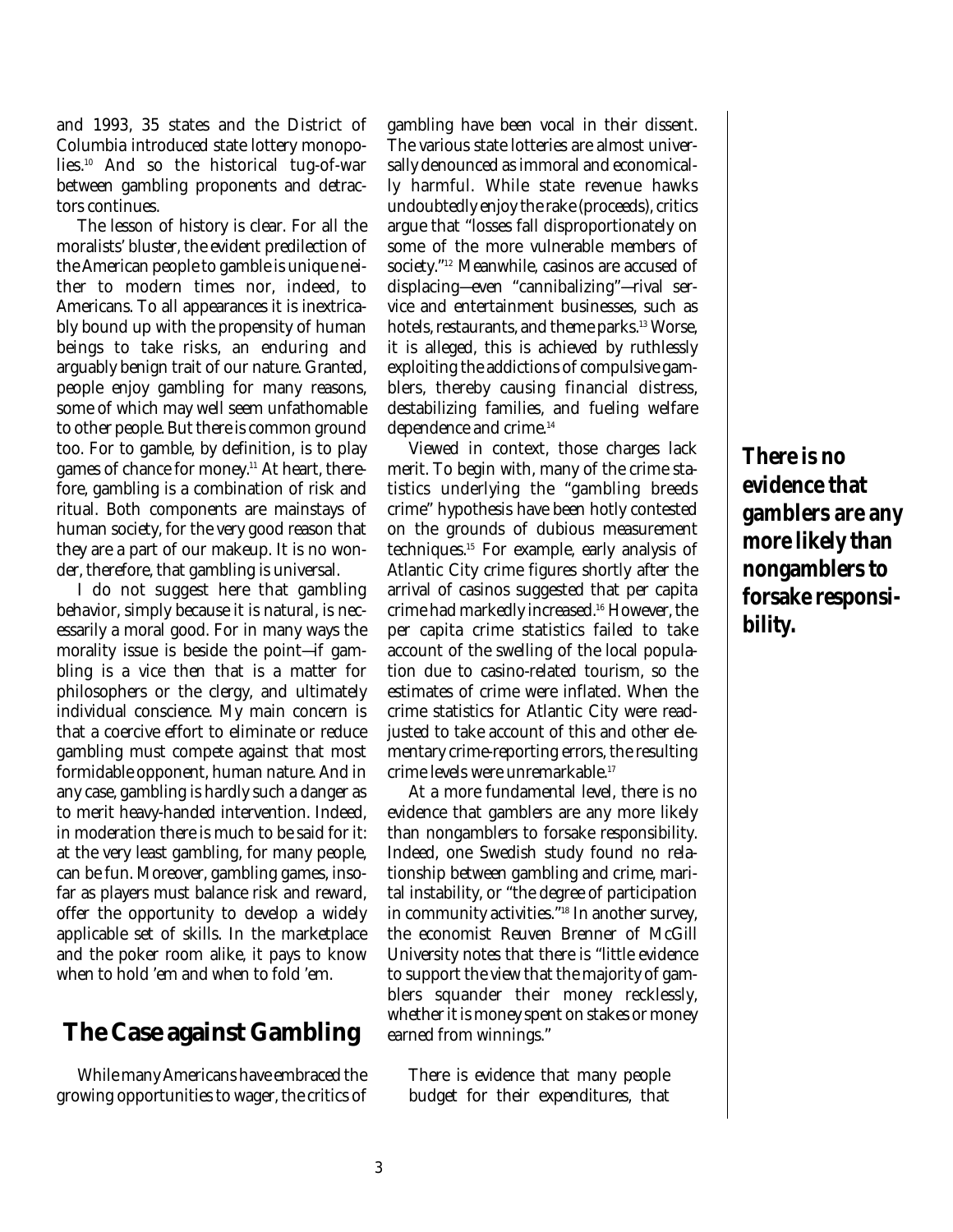### **Table 1 Profile of Casino Gamblers**

|                   | Traditional<br>Destination<br>Player Profile | New Destination<br>Player Profile | <b>United States</b><br>Population |
|-------------------|----------------------------------------------|-----------------------------------|------------------------------------|
|                   |                                              |                                   |                                    |
| Median household  |                                              |                                   |                                    |
| income            | \$44,000                                     | \$39,000                          | \$32,000                           |
| Male/female ratio | 52/48                                        | 50/50                             | 49/51                              |
| Median age        | 49                                           | 47                                | 48                                 |
| Education         |                                              |                                   |                                    |
| No college        | 48%                                          | 50%                               | 51%                                |
| Some college      | 23%                                          | 22%                               | 22%                                |
| College graduate  | 19%                                          | 18%                               | 17%                                |
| Postgraduate      | 10%                                          | 9%                                | 10%                                |
| Employment        |                                              |                                   |                                    |
| White collar      | 43%                                          | 41%                               | 41%                                |
| Blue collar       | 27%                                          | 29%                               | 28%                                |
| Retired           | 16%                                          | 16%                               | 16%                                |
| Other             | 14%                                          | 14%                               | 15%                                |

Source: *Harrah's Survey of Casino Entertainment,* using data from NFO Research and the Bureau of the Census, http//www.harrahs.com/survey/ce97/ce97\_demographics.html.

Note: A "traditional" destination is a casino in Nevada or New Jersey. A "new" destination is an Indian or other casino.

participants intend to use any large win thriftily and sensibly and in fact do so, spending the money by preference on home-centered items if and when they win. 19

It is certainly true that the lottery appeals mostly to older people or those of lesser means. In view of the embarrassingly high rake, those who defend the states' monopolies against the forces of competition have a difficult case to answer. But insofar as casino gaming is concerned, the crucial point is that if gamblers are being exploited, they are no worse off for it. Indeed, people who gamble in casinos are not crazed, welfare-dependent casino desperados; they are (by contrast with lottery players) in many respects better off than the average American. A recent industry study found that while the "median age of casino players is similar to that of the U.S. population" (about 48 years), they have more schooling—they are more likely to have done some college and more likely also to have graduated from college. Moreover, the average household income of casino players is 28 percent higher than that of the U.S. population. <sup>20</sup> The details are reproduced in Table 1. Demographics aside, the behavioral portrait of a gambler is striking. An earlier Federal Gambling Commission report declared that gamblers "watch somewhat less television than nongamblers, read more newspapers and magazines, and read about as many books."

Gamblers devote more time to opera, lectures, museums, nightclubs, danc-

**People who gamble in casinos are not crazed, welfaredependent casino desperados.**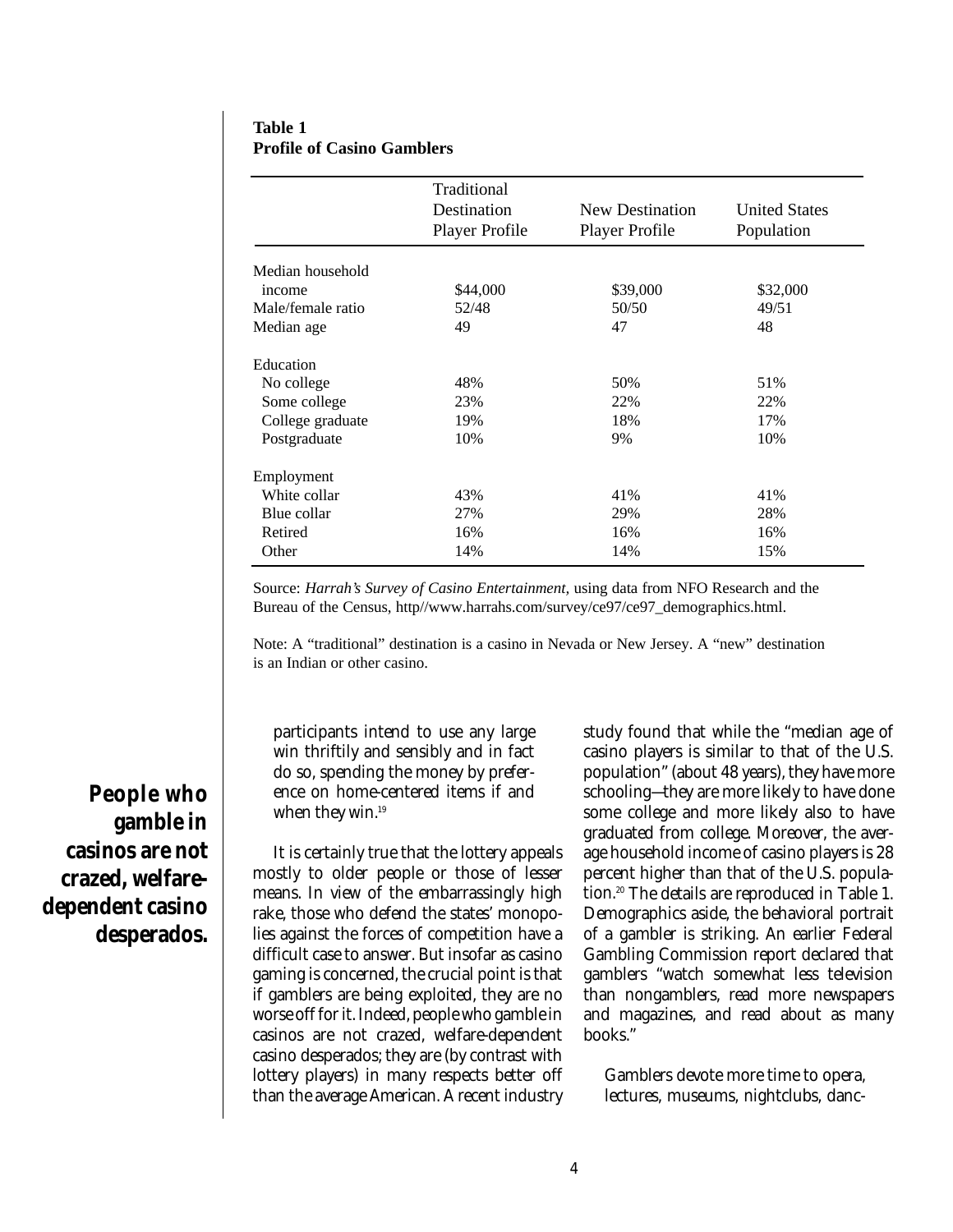ing, movies, theater and active sports. They also socialize more with friends and relatives and participate more in community activities. 21

In other words, instead of withdrawing from civil society, the typical gambler appears to embrace it wholeheartedly.

### **Compulsive Gamblers**

Yet horror stories of compulsive gambling grab the headlines. Indeed, it is no accident that these issues drive the agenda of the NGISC. While that is understandable, it is hardly the most reliable starting point for gambling policy.

Nobody denies that there are those who, for whatever reason, gamble in ways that harm themselves and others. But while the severe cases are thought to be uncommon, it is difficult to say much more. Measurement and classification problems haunt efforts to reliably estimate prevalence. <sup>22</sup> As if to underline the confusion, William Galston and David Wasserman, in their celebrated moral critique of gambling, concede:

Although several studies have found large increases in compulsive and problem gambling following the introduction of state lotteries or casinos, the reliability of these findings is limited by inconsistency and vagueness in the definition of "compulsive" and "problem" gambling and by the possibility that much of the apparent increase is due to increased awareness and increased reporting. 23

And limited also by the difficulty of pinning down the sources. None of the "several studies" they mention here are actually cited by Galston and Wasserman, and in fact other studies seem to show no such increase. For example, a study of gambling behavior in Connecticut found that "probable pathological gambling rates may actually have fallen . . . and have certainly not risen, during a period [1991–96] in which one of the largest casinos in the world was opened in the state." 24

Moreover, to the extent that compulsive gamblers behave badly toward others, it is not always due to gambling. Another detractor of gambling, Ronald A. Reno, figures that "1 to 3 percent of the adult population are pathological gamblers" but notes that "about half of compulsive gamblers experience problems with alcohol and substance abuse." 25 That is quite a confounding factor: abuse of alcohol alone is associated with all manner of disorderly behavior. In 1996 alcohol was involved in 40.9 percent of road fatalities and was perceived to be a factor by three-fourths of the victims of spousal violence. 26

This is not to belittle the tribulations of compulsive gamblers or their relations. Truly pathological gambling can and sometimes does result in genuine human misery. But the same—or worse—is true of alcohol abuse, and yet we recognize that alcoholism is best addressed on a voluntary basis rather than through prohibition. Likewise, the best recourse for compulsive gamblers would appear to be counseling and abstinence, not government intervention to prohibit or otherwise limit gambling; 27 after all, compulsive gamblers were probably regular clientele of the many illegal casinos and "bust-out joints" that preceded gambling legalization. <sup>28</sup> And voluntary self-help programs such as Gamblers Anonymous, to have any effect, must truly be voluntary. As the GA literature makes clear, the "compulsive gambler needs to be willing to accept the fact that he or she is in the grip of a progressive illness and has a desire to get well. Our experience has shown that the Gamblers Anonymous program will . . . never work for the person who will not face squarely the facts about this illness." GA also insists on financial independence. Declining any "outside contribution . . . expenses are met through voluntary financial support by the members." <sup>29</sup> Government assistance, it seems, is not welcome.

**The best recourse for compulsive gamblers would appear to be counseling and abstinence, not government intervention.**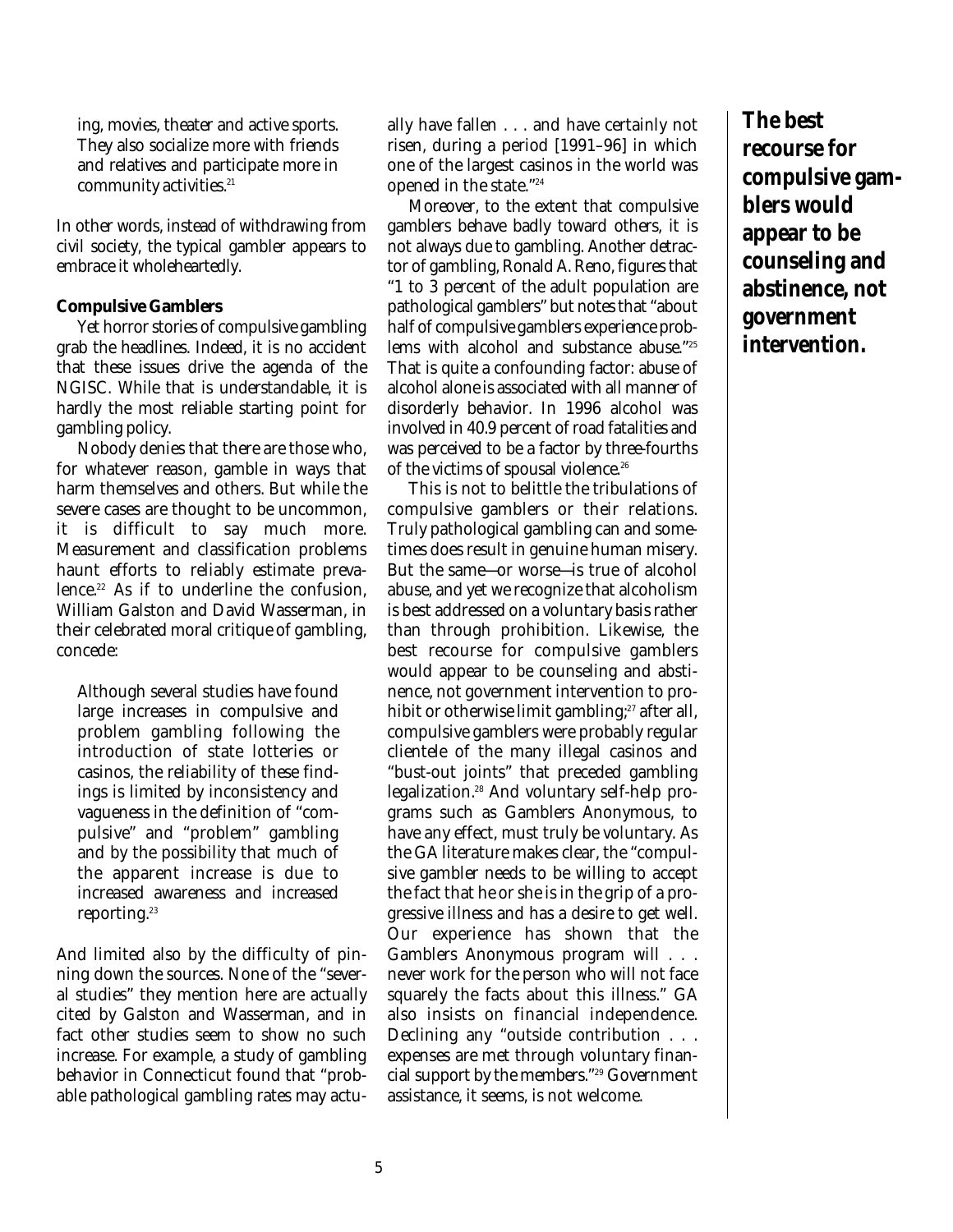### **Irrational Exuberance**

In all, the compulsive gambling brouhaha serves mainly to prop up the other charge often leveled by casino critics—that casinos unjustly displace other businesses. True, if people overwhelmingly prefer gambling to other sources of entertainment, some existing businesses may not be able to compete effectively. But this alleged substitution effect is both overstated and quite beside the point. <sup>30</sup> For this is really a matter of consumer taste rather than justice and is certainly a weak excuse for government involvement. Should government protect nongambling businesses from competition in the name of protecting a few compulsive gamblers from themselves? Those businesses might well think so, but in view of their evident conflict of interest, it is a tough argument to make. One cannot help but be suspicious. The trick, therefore, is to portray gambling as primarily a public health issue, which just incidentally threatens the viability of rival businesses. Perhaps all gamblers, not just a compulsive minority, are sick.

The argument turns on the persistent belief that gambling is something entirely irrational. That perception often underpins the moral case against casinos and lotteries alike, for here the gambler squares off against a formidable enemy—the laws of probability. As Mario Puzo's fictional casino president, Gronevelt, asserts colorfully: "Percentages never lie. We built all these hotels on percentages. We stay rich on the percentage." 31

That shocking revelation, that casinos look to make money from gamblers, is of course true. If it were any other way, the shareholders would have none of it. But it is absurd to confuse the purposes of casinos with those of their patrons, or to pretend that those very patrons are a homogeneous group who all want the same thing and behave in the same way.

In the first place, for some gamblers the "percentage" runs quite the other way. Shrewd poker players rightly expect to make money in the long run. <sup>32</sup> And for those who clandestinely count at blackjack, the odds are typically 1 percent or so in their favor, depending on the particular house rules, counting system used, and skill of the counter. 33 Indeed, this fact may explain why blackjack (or 21) is perhaps the most popular table game in casinos.

More important is the entertainment value of gambling—it is not merely semantics to talk of the "gaming industry." Gamblers may sometimes gamble simply for the exhilaration of a night out under the casino lights. Part of the thrill, no doubt, derives from the very real prospect of winning money, and from taking a risk. Gambling also allows us to control the amount of risk we expose ourselves to; we rarely get to "play" with risk like that in real life, at least not at such low stakes. In any case, to ignore the entertainment value of gambling is a little like ignoring the exercise value of jogging.

It is worth reflecting on this point in detail. For the willingness to pay significant sums for entertainment alone is hardly unique to gamblers: sports fans, for example, are apt to spend several hundred dollars a year on stadium tickets, and opera aficionados routinely shell out even more. This kind of behavior is rightly embraced as a healthy and vigorous celebration of our culture, even as gambling is characterized as a widespread compulsive disorder. But the popularity of all such activities turns on the same ingredient. In the economists' parlance, that ingredient is utility.

#### **The Value of Money**

Indeed, much of the knee-jerk opposition to gambling derives from a careless confusion between the expected value of a game— Gronevelt's "percentage"—and its subjective expected utility. The difference is well illustrated by the "St. Petersburg paradox," which Paul Anand attributes to 18th-century mathematician Daniel Bernoulli. As Anand describes it, the problem is as follows.

For a price, Peter offers Paul the opportunity to take part in a game. A coin will be tossed, and if it lands on

**To ignore the entertainment value of gambling is a little like ignoring the exercise value of jogging.**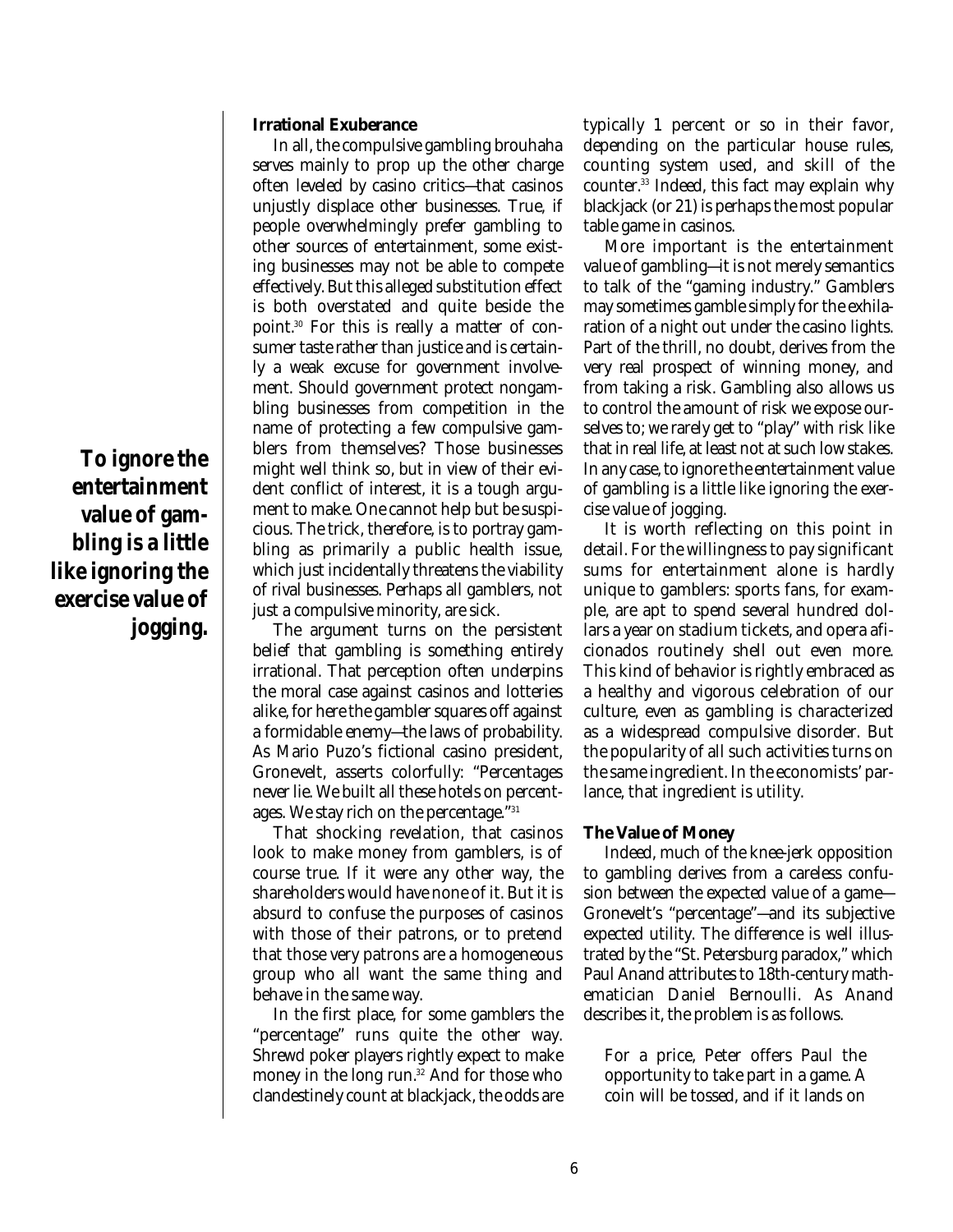heads Peter pays Paul 2 ducats. If the coin lands on tails they toss again, only this time Paul will be paid 4 ducats if he wins. Every time Paul loses Peter doubles the stake, and they continue to toss until Paul wins. 34

Assuming that this is a once-in-a-lifetime, never-to-be-repeated deal, what price should Paul pay Peter to play this game? Notice that the probability of winning 2 ducats on the first toss is ½, and likewise the probability of winning 4 ducats on the second toss is ¼. And so on. The expected value of the game is the limit of the sum

 $(\frac{1}{2} \times 2) + (\frac{1}{4} \times 4) + (\frac{1}{8} \times 8) + ... = 1 + 1 + 1 + ...$ 

In other words, the game has infinite expected value. But should Paul, therefore, be prepared to pay any price just to play this game? He might well feel a little uneasy about betting a million ducats for what is as likely as not going to end on the first round with a payoff of 2 ducats. Thus, if he were guided by "percentage" considerations alone, he would be all at sea.

And yet surely there is some price you would pay, at least 2 ducats, but maybe 4, 8, 15, or whatever. Indeed, Bernoulli himself felt that "any fairly reasonable man would sell his chance to play the St Petersburg paradox for 20 ducats." <sup>35</sup> The resolution of the paradox is to recognize that money, like just about anything else, has diminishing returns: for most of us, the second \$10 million is not as valuable as the first. So if, for example, you start with \$10 million, avoiding a loss of \$10 million may well be more desirable than receiving a gain of \$10 million. How much more desirable depends, in part at least, on how much you enjoy risk.

Such subjective considerations determine the shape of one's putative utility function, which maps wealth onto utility, a real-number measure of subjective value. Utility functions are the bread and butter of "subjective expected utility" theory, which quite simply assumes that people make decisions accord-

ing to the expected value of their utility function. (Recognizing that, Bernoulli demonstrated that if one's utility function is logarithmic, the expected utility of the St. Petersburg game is finite.) In this matter the honors must go to Gabriel Cramer, another 18th-century theorist who, reflecting on the paradox, explained succinctly the source of all the confusion:

I believe that it results from the fact that, in their theory, mathematicians evaluate in proportion to its quantity while, in practice, people with common sense evaluate money in proportion to the utility they can obtain from it. 36

Common sense or not, many criticisms of gambling stumble on precisely this point, as though the inherent enjoyment of the game counts for nothing and all that matters is the expected return. Thus, moralists Galston and Wasserman assume that "gambling is at best zero-sum." <sup>37</sup> But economists, at least, really should know better. <sup>38</sup> For utility is not just a theoretical abstraction of interest only to academics. Our understanding of trade itself turns on the observation that people very often value things differently. Both parties to an exchange expect to increase their utility, or feel better off; thus trade is a positive-sum game. Indeed, were it otherwise, voluntary exchange would never take place. Likewise, if it were impossible that people could actually enjoy gambling, we would be hardpressed to explain the enthusiasm with which Americans, and others around the world, have chosen to do so.

### **The Darker Side of Capitalism**

That explanation does not please everyone. But the perhaps-uncomfortable truth is that there is something stimulating about risk taking. This is the evil apple; the "moral

**Gambling and speculation alike necessarily entail a voluntary assumption of risk.**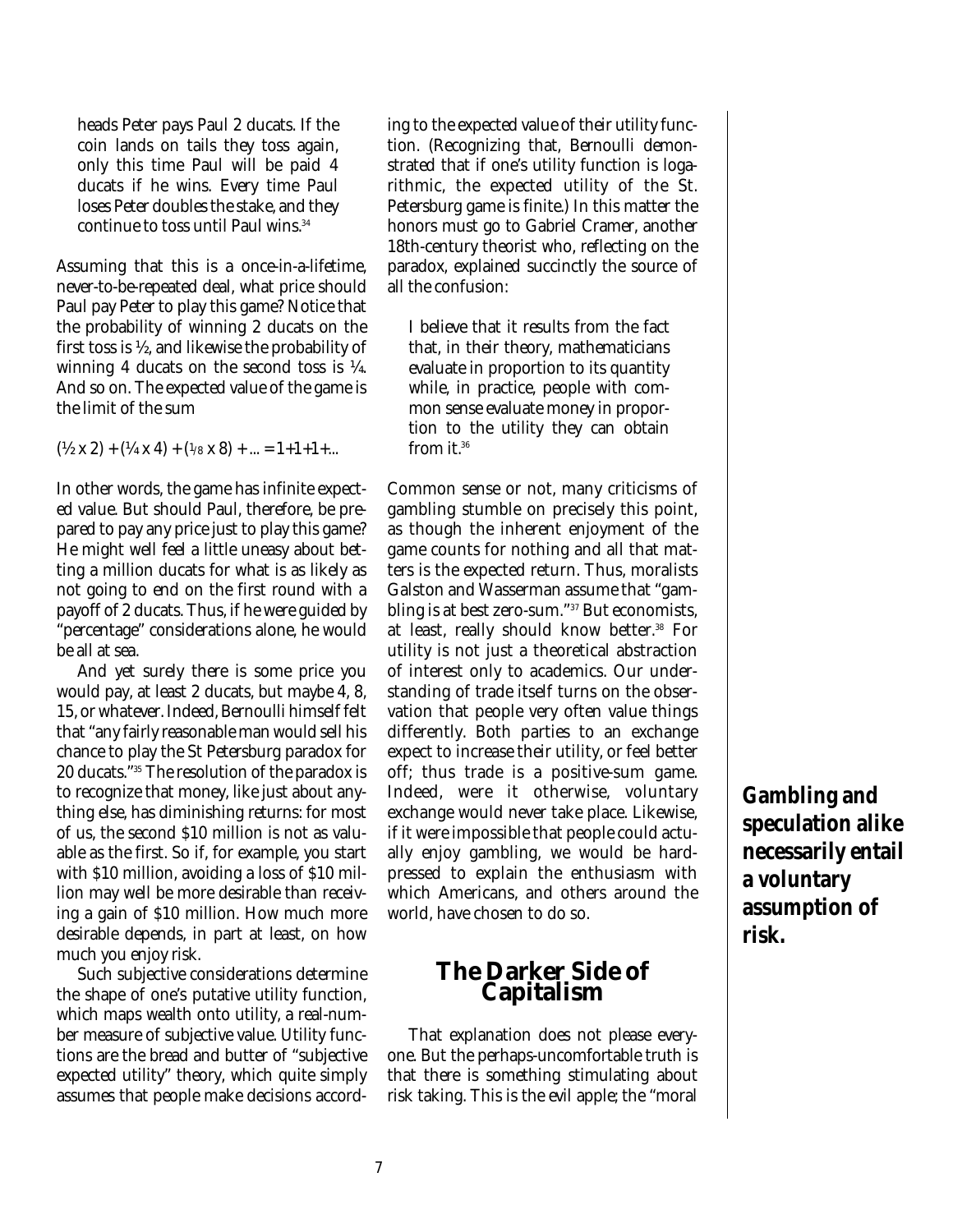**If some individuals had not been prepared to take mad uncalculated risks, then who knows where evolution would have left us?**

risks of gambling for individuals and society" begin and end here. And yet, for those who appreciate the civilizing virtues of free enterprise, there remains a niggling doubt. After all, as Galston and Wasserman put it, "If gambling is a vice, why isn't capitalism?" 39 The answer is not at all obvious. Gambling and speculation alike necessarily entail a voluntary assumption of risk, which to some onlookers may seem a little rash. To the moralists, at least, the "riverboat gambler is a dangerous icon because he appeals to the darker side of capitalism." 40

Suppose, for the moment, that the moralists have a point. Still, if risk appetite is at the "heart of darkness," we might well ask what is at the heart of that. Do gamblers perhaps harbor an innate appetite for risk? In other words, is gambling, or at least risk appetite, simply a part of human nature? And if so, then can efforts to suppress gambling ever really succeed? According to risk expert John Adams, these questions should not be addressed in isolation. Indeed, when it comes to questions of risk management and regulation, he insists that "an understanding of human behavior is fundamental." 41 Fortunately, just such an understanding is beginning to emerge from the insights of the evolutionary psychology school, as Matt Ridley explains in his intriguing book, *The Origins of Virtue*.

#### **The Nature of Gambling**

Ridley is at pains to point out that human beings are distinguished from all other species of the earth by their "collection of hyper-social instincts." <sup>42</sup> Evolution has endowed us with a kind of "exchange organ," which predisposes us to reciprocity in our dealings with others and underlies our sense of what is virtuous and fair. Those individuals who maintain a good reputation—who appear to value the good of the group—are also considered most unlikely to breach agreements of good faith. They are, quite literally, the sort of people with whom one can do business. So cooperation affords the opportunity to specialize and to reap the ben-

efits of trade. And as Ridley emphasizes, this is surely a powerful incentive. For humans, "the advantages of society are those provided by the division of labour." 43

Agreed. But if the benefits of trade drove the evolution of human nature via the "exchange organ," then that was only part of the story. After all, we do not all just passively divide our labor according to some predetermined and well-known plan. On the contrary, information is scarce. For all the entrepreneurial success stories of history and prehistory, the path to technological progress and wealth is strewn with failures, sometimes catastrophes. Attempts at innovation entail risk, indeed uncertainty. Nobel laureate Friedrich Hayek argues similarly:

Humiliating to human pride as the insight may be, we must recognize that we owe the advance and even the preservation of civilization to a maximum opportunity for accidents to happen. These accidents occur in the combination of knowledge and attitudes, skills and habits acquired by individual men, and also in the confrontation of qualified men with the particular circumstances with which they are equipped to deal. Our necessary ignorance of so much means that we have to deal largely with probabilities and chances. 44

It should be added that risk taking cannot simply be a matter of calculation, of weighing probabilities and chances. For it is rarely obvious in advance what benefits will ensue if we are successful, or what disasters will befall us if we fail. If some individuals had not been prepared to take mad uncalculated risks, then who knows where evolution would have left us? The entrepreneurs, or pioneers if you will, were arguably those who combined superior insight with the preparedness, often, to gamble (in the more general sense of the *Oxford English Dictionary* definition: "to stake money [esp. to an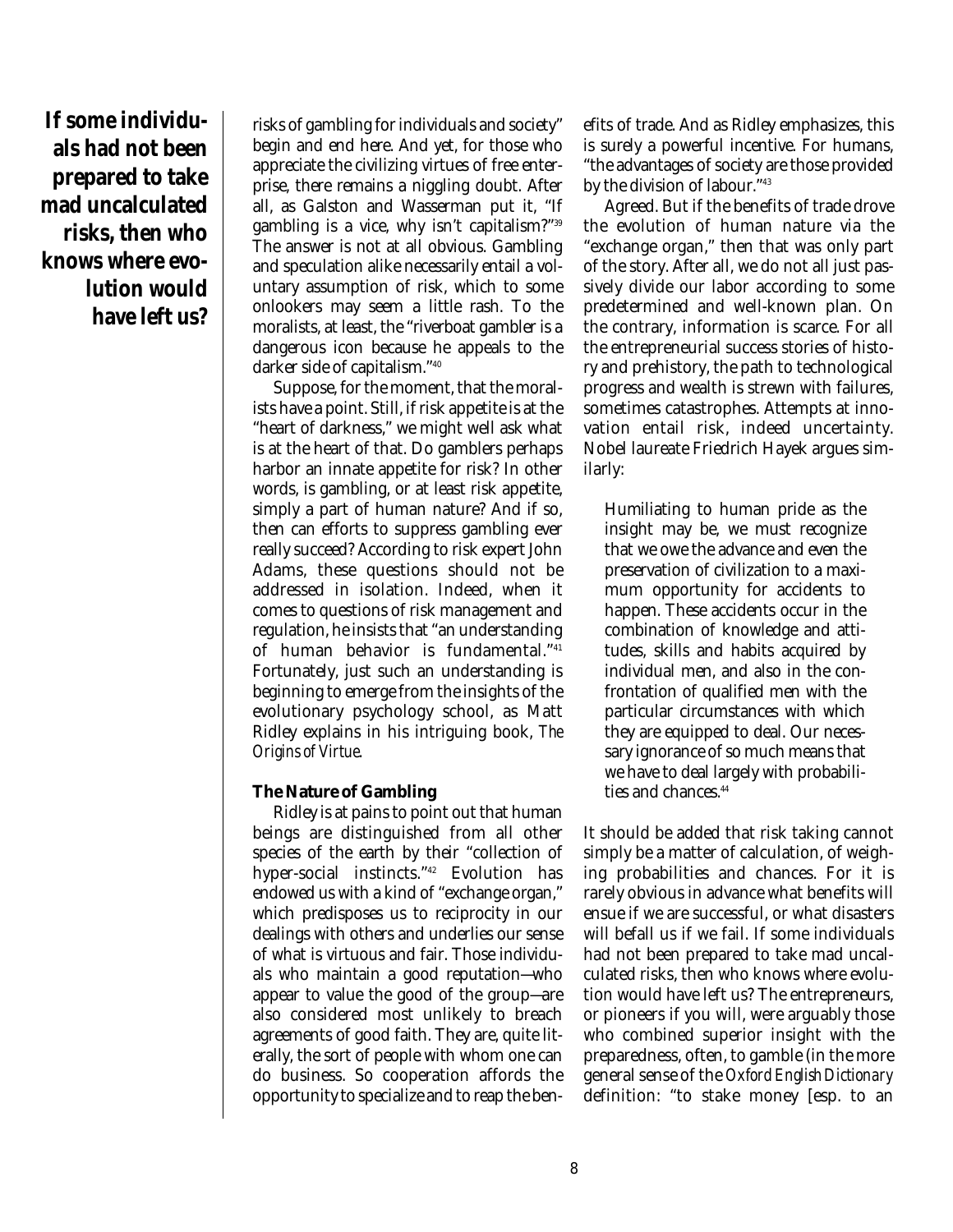extravagant amount] on some fortuitous event"). Our success as a species is testimony that gambling has always been with us.

#### **Redistributing Risk**

That is not to suggest that gambling, for all of us, is entirely a matter of risk. But to the extent that risk taking is a part of it, there are consequences for policymakers who would coercively rein in the perceived excesses. For there is a significant body of evidence that each of us is comfortable with only so much risk in our lives. Risk tolerance levels differ from one individual to the next, and those differences may foment disagreement or even trigger conflict. But for our purposes the important point is that people are apt to adjust their behavior to compensate for changes in their risk environment. Adams explains:

If people do not wish to be safer, if they do not reduce the settings of their risk thermostats, they will frustrate the efforts of risk managers who seek to make them safer than they wish to be. The evidence . . . suggests that the principal effect of their efforts is not a reduction in risk, but a redistribution. 45

Examples are legion, but a couple of case studies from Adams's book will suffice to illustrate the point. On road safety, Adams cites "clear evidence that engineering improvements—whether to the car or to the road—that increase a car's grip on the road will produce a behavioral response that offsets the potential safety benefit of the improvement." 46 In other words, make the car safer and drivers will drive even faster to get back to the level of risk with which they are comfortable.

Another, similar example is the Davy lamp, which Adams notes "most histories of science and safety credit with saving thousands of lives," and is "usually described as one of the most significant safety improvements in the history of mining."

But it appears to have been a classic example of a potential safety benefit consumed as a performance benefit. Because the lamp operated at a temperature below the ignition point of methane, it permitted the extension of mining into methane-rich atmospheres; the introduction of "the safety lamp" was followed by an *increase* in explosions and fatalities. 47

The implications for lawmakers are clear. Unsolicited attempts to exterminate gambling behavior are unlikely to reduce the risks that gamblers are determined to assume anyway. Such efforts may only succeed in increasing risk for others. To see how, it may help to consider an analogous and muchstudied case history—the 1920–33 federal prohibition of alcohol.

#### **The Perils of Prohibition**

Indeed, those detractors of gambling contemplating a federal "strategy of containment" would do well to note the similarity between their position and that of the early temperance reformers. For, as economist Mark Thornton explains, the "noble experiment" was an unmitigated disaster:

Although consumption of alcohol fell at the beginning of Prohibition, it subsequently increased. Alcohol became more dangerous to consume; crime increased and became "organized"; the court and prison systems were stretched to the breaking point; and corruption of public officials was rampant. No measurable gains were made in productivity or reduced absenteeism. Prohibition removed a significant source of tax revenue and greatly increased government spending. It led many drinkers to switch to opium, marijuana, patent medicines, cocaine, and other dangerous substances that they would have been unlikely to encounter in the absence of Prohibition. 48

**There is a significant body of evidence that each of us is comfortable with only so much risk in our lives.**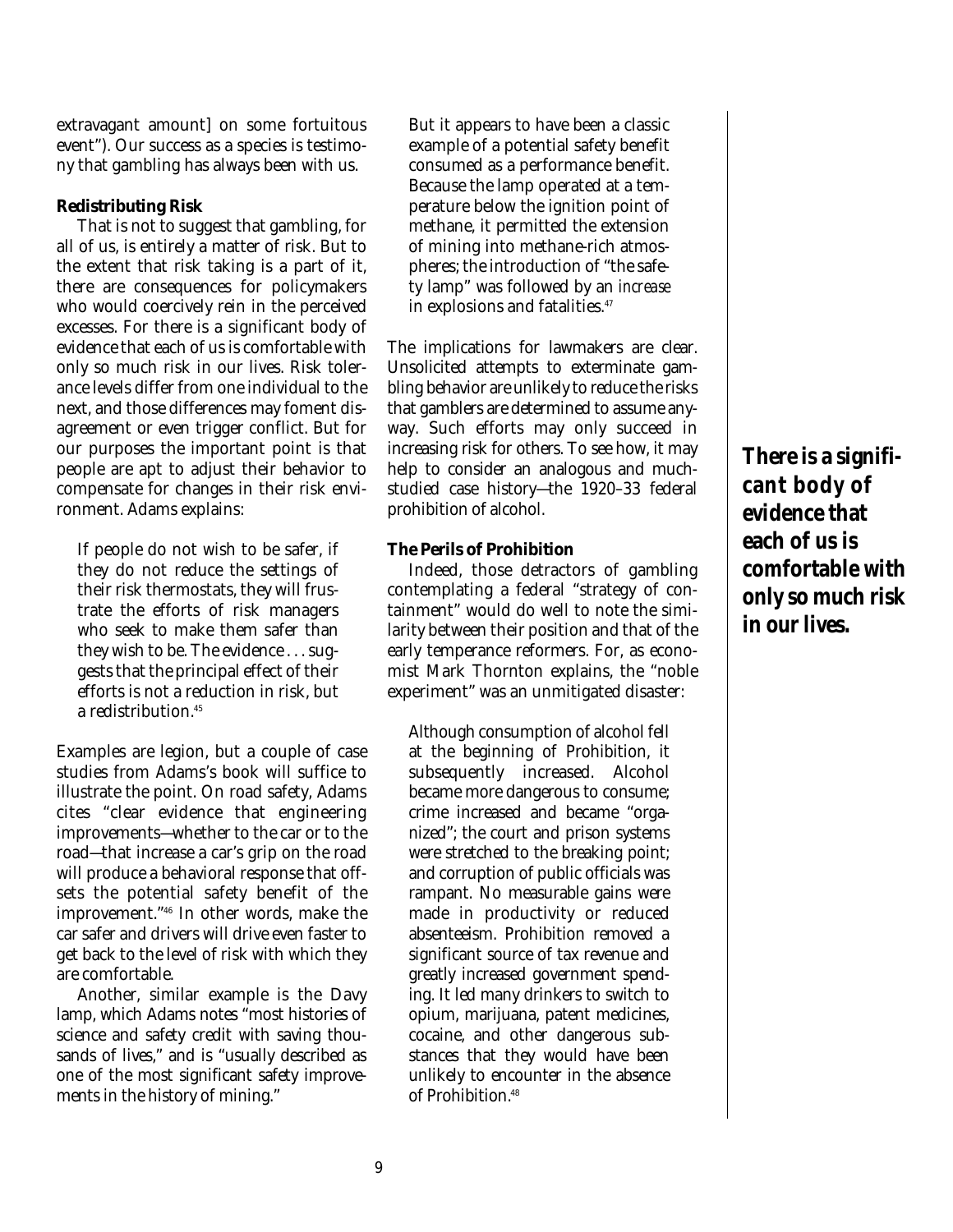It is essential to note that while the particulars of this experience derive from the circumstances of the time, the generalities follow a pattern that should be familiar to economists. Prohibitionist policies impose costs in several ways.

Of course, there is an immediate loss of liberty inasmuch as consumption of the good or service in question is now prohibited by law. This cost is incurred not only by those directly affected (the would-be producers and consumers) but also by those who value personal freedom generally and mourn the loss of liberty itself. Similarly, we are all penalized if effective enforcement of the prohibition leads to the erosion of certain legal rights or liberties, such as an easement of constraints on evidence gathering by police, probable cause for search and seizure on private property, and so on.

Moreover, there are the direct costs of enforcement to the taxpayer, who must now either foot the bill for additional police or put up with a lower level of police service elsewhere due to redirection of existing police resources. And taxpayers are further shortchanged to the extent that the justice system for which they pay is infiltrated with public officials, such as lawmakers, judges, and police officers, who have been corrupted by the rewards of trade in contraband.

In addition, and increasing with the enforcement costs, there are the evasion costs imposed on the not-so-easily-dissuaded consumer of the prohibited good or service. Those costs are particularly significant if the good or service in question admits a class of "compulsive consumers," who for whatever reason just cannot kick the habit (examples include gambling and also prostitution, tobacco, alcohol, and some other drugs). To the extent that the prohibition law was initially passed in a paternalistic effort to protect compulsive consumers from themselves, those costs are somewhat perverse.

Of course, the more widespread the prohibition, the greater the costs. Insofar as gambling is concerned, a statewide prohibition is hardly as bad as a federal prohibition, since in

the former case one is free to pursue gambling activities in other jurisdictions. For example, a gambler from Connecticut can always head to Las Vegas or Atlantic City for a weekend of unrestricted casino gaming (or perhaps drive a couple of hours to an Indian casino in her own state). But even then, extra costs are incurred in travel, lost time, and so forth, all of which amount to a deadweight loss.

Another point is that a few, isolated centers of legal gambling will nevertheless attract the entire population of truly compulsive, hard-core gamblers—those few who, by definition, would incur almost any cost rather than stop gambling. It follows that the number of compulsive gamblers in each casino will typically be disproportionately high compared with the general population. So while the casual casino tourist could sometimes be forgiven for believing that "casinos corrupt the local community," that impression is clearly a distortion, and one that a broader prohibition will tend to exaggerate all the more.

### **A Few Suggestions**

It is to be hoped that these considerations, combined with a healthy dose of tolerance, will give pause to those lawmakers contemplating an over-hasty prohibition. But what, then, should governments do about gambling? This is the question that confronts legislators around the country and will soon also confront the U.S. Congress. The answer, as it turns out, is that government does rather a lot already.

Indeed, the extent of government intervention—and the associated costs—were matters for the NGISC to assess. The charter of the NGISC was quite clear. It required a "review of existing Federal, State, local, and Native American tribal government policies and practices with respect to the legalization or prohibition of gambling, *including the costs of such policies and practices.*" 49 However, in view of the NGISC's progress

**We are all penalized if effective enforcement of a prohibition leads to the erosion of certain legal rights or liberties.**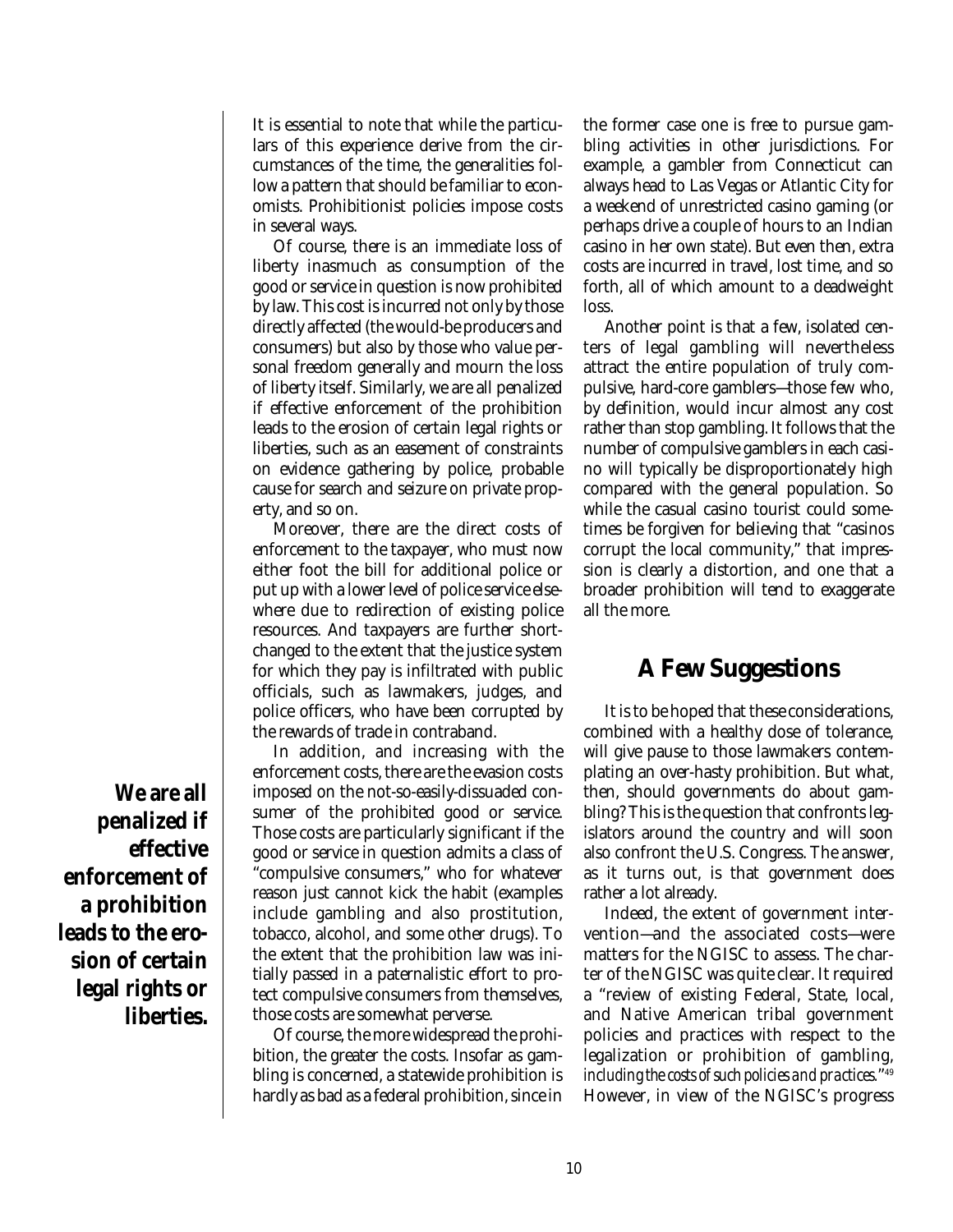so far, their input on the costs of intervention will probably be limited. 50 In the research agenda developed by a subcommittee, this item was considered of secondary importance and was delegated to the Advisory Commission on Intergovernmental Relations along with a number of other "straightforward" and "descriptive tasks." 51

But if governments are really to consider further regulation of gambling, then a thorough evaluation of current "policies and practices" must be quite a pressing concern. In particular, two areas of government practice demand immediate attention: state lottery monopolies and government licensure and oversight of casinos.

#### **Lotteries**

In many states lotteries have been revived as jealously guarded government monopolies. The favorite playthings of state revenue hawks, they have almost achieved political respectability. This is cause for concern.

Of course, there may be nothing particularly objectionable about playing the lottery. But if lotteries are to be legal, why should the states have a monopoly? In the absence of competition, the states get away with absurd monopoly rents, effectively a consumption tax on lottery participants. According to one (conservative) estimate, the states retain "about one-third of total lottery wagers to finance public-sector activities." <sup>52</sup> By comparison, the casinos' 5.3 percent rake from roulette seems relatively mild. Consumers would surely be better off if commercial ventures were permitted to operate lotteries in competition with each other, just as competition between rival casinos has already led to better deals for casino gamblers. <sup>53</sup> And the poor and elderly have the most to gain. Emprical studies confirm that, in contrast with casinos, lotteries appeal more to individuals who are relatively older and poorer.

Relinquishing their monopoly, the states could still tax the profits of private lottery operations just as they tax the profits from any other enterprise. Moreover, this kind of deregulation would at least partially address

the concerns of those who already regard gambling with suspicion and are therefore alarmed by the direct and enthusiastic involvement of their government.

#### **Casino Licensure Invites Corruption**

For many years, while casino gaming and even lotteries were prohibited almost everywhere, gambling was mostly the province of organized crime. Today, however, casinos are typically owned and managed by publicly traded companies, answerable to the market discipline imposed by ordinary shareholders in denim rather than the old-fashioned intimidation of men in dark suits.

That widespread gambling legalization has dispelled mob influence is beyond dispute. Whether government oversight played an important role is debatable. This question is important because, naturally enough, industry representatives are eager to defray concerns about cheating. Fearing to lose the patronage of the mainstream public, casinos must be seen to be above reproach—whispered rumors about maliciously programmed video slot machines, or the old Hollywood stereotype of the electromagnet under the roulette wheel, do serious damage to a casino's reputation. But instead of taking their own steps to assure observers of their integrity, the typical response is to call for more strenuous government licensure and oversight of the entire industry. 54

Except for complete prohibition, it is difficult to think of a sillier policy. By artificially raising the cost of entry to the casino industry, licensure serves to protect current industry participants from new competition. Moreover, to the extent that a license becomes a valuable commodity, public officials overseeing the licensing process are easily put in a compromising position. And licensure is as unnecessary as it is undesirable. Casinos that value their reputation for fair play can always retain the services of a thirdparty accreditation agency.

The opportunities for corruption that arise from state licensure are exemplified by the current predicament of Secretary of the

**In many states lotteries have been revived as jealously guarded government monopolies.**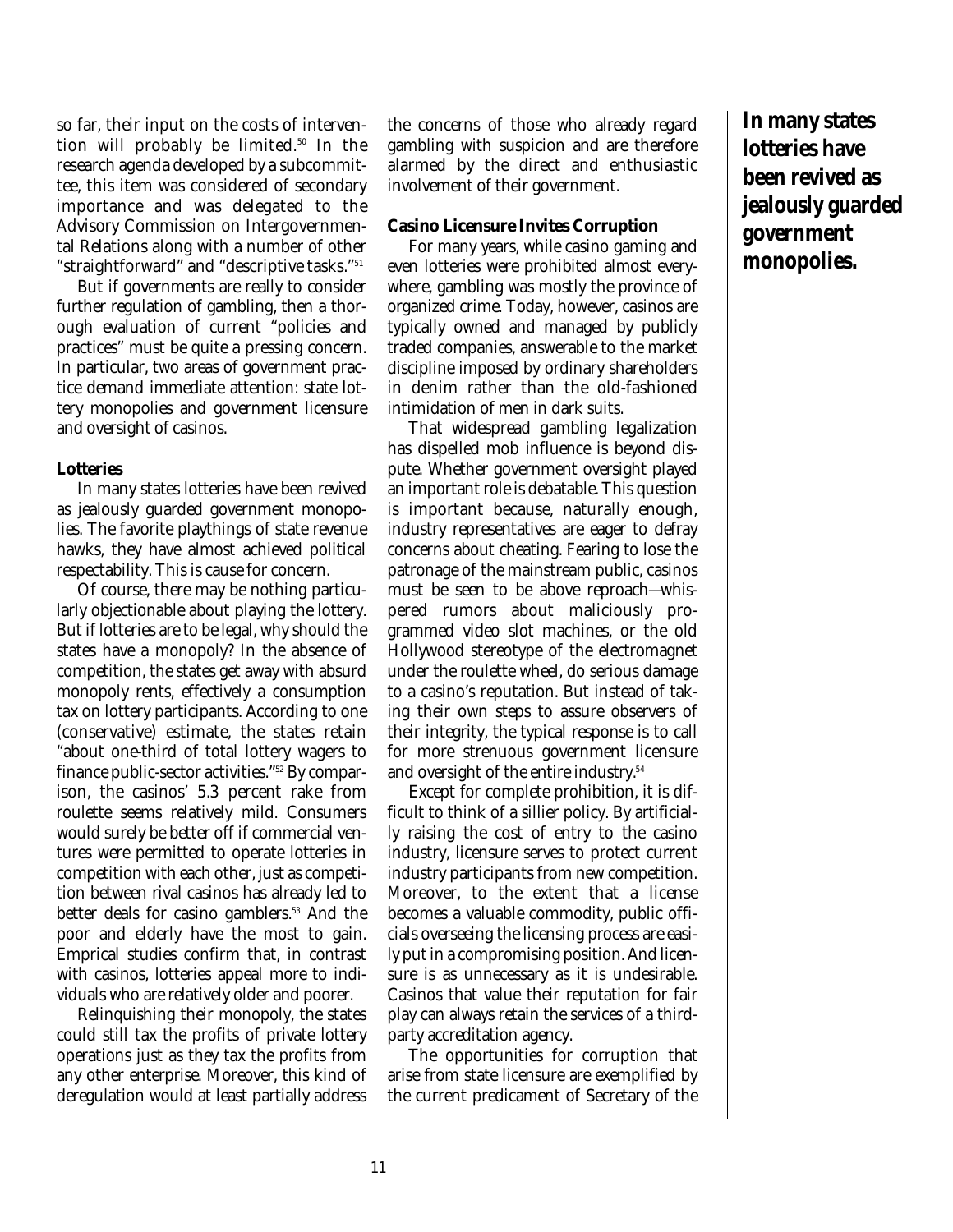**By artificially raising the cost of entry to the casino industry, licensure serves to protect current industry participants from new competition.** 

Interior Bruce Babbitt. In July 1995 Interior denied three Wisconsin Chippewa tribes a casino license that had been recommended by the Bureau of Indian Affairs. Witnesses have testified that this decision was influenced by political bribes from rival Indians operating a casino outside Minneapolis, near the site proposed for the Wisconsin casino. Certainly, the rival Indians had previously contributed campaign money to Democrats and President Clinton. Moreover, Babbitt allegedly suggested to a friend—who was in fact a representative of the Chippewa tribes that the license was refused in recognition of those contributions. Awkwardly, the rival tribes later contributed a further \$300,000 or so to the Democratic National Committee.

The attorney general considered the evidence of impropriety to be sufficiently credible to justify referring Babbitt's case to an independent prosecutor. Of course, whether or not the allegations against Babbitt are finally upheld is a matter for the courts. <sup>55</sup> But in any case, the current proceedings do little to shore up the integrity of casino operators; rather, the licensing process is at least perceived as a grubby exercise in political back scratching and suppressing competition.

The obvious alternative, as mentioned above, is for gambling vendors to submit themselves to private oversight. This is hardly a radical idea. <sup>56</sup> Among other vendors of entertainment services, authors, playwrights, moviemakers, and restaurateurs routinely submit their products to independent review—after all, this is the function of those familiar and ever-despised "critics." Similarly, the not-for-profit quality assurance company Underwriters Laboratories evaluates more than 17,000 types of products from over 40,000 manufacturers; about 80,000 product investigations were completed in 1997 alone. In all, approximately 14 billion products enter the market annually bearing the UL mark. <sup>57</sup> And all at the manufacturers' cost.

Whether it be of a boring play or an unsafe hairdryer, an unflattering review does grave damage to the market prospects of the product concerned. It follows that it is unneces-

sary to forcibly restrict market access; consumers can and probably will voluntarily steer clear. And the competitive market for third-party accreditation affords a powerful incentive for the reviewers to maintain their standards. They owe their livelihood to their reputations for good judgment and, above all, independence.

But perhaps the most powerful argument for third-party accreditation of casinos is that some online gambling forums, in the absence of state licensure, already employ it. An example is the Internet enterprise, Global Stock Games, that offers pari-mutuel betting opportunities on the daily movement of 14 stocks in any one of 12 world exchanges. <sup>58</sup> A small entry fee (\$5 for those playing the U.S. markets) is charged for each combination entered, and the daily prize money is divided among those who correctly pick the development—up, down, or unchanged—for at least 13 of the 14 stocks. Independent custodians are retained to oversee the payment of prize money according to the rules, 59 and the site supports standard Internet protocols for the secure transmission of credit card payments. Clearly, GSG and similar services recognize their customers' security concerns and regard expenditure on quality assurance as essential. There is no reason to believe that other casinos—on land or on water—would come to any other conclusion.

### **Conclusion**

In the 1997 film *Gattaca*, two brothers compete against each other in a futuristic Brave New World. Every day as they grow up together, they swim stroke-for-stroke out into the sea, each striving to outlast the other. It is a game of chicken. If one gets scared or cannot continue, he turns back to shore, defeated.

The naturally conceived Vincent, plagued by congenital disorders and doomed to mediocrity, seems no match for his genetically screened younger brother, Anton, whose superb DNA assures him of a bright athletic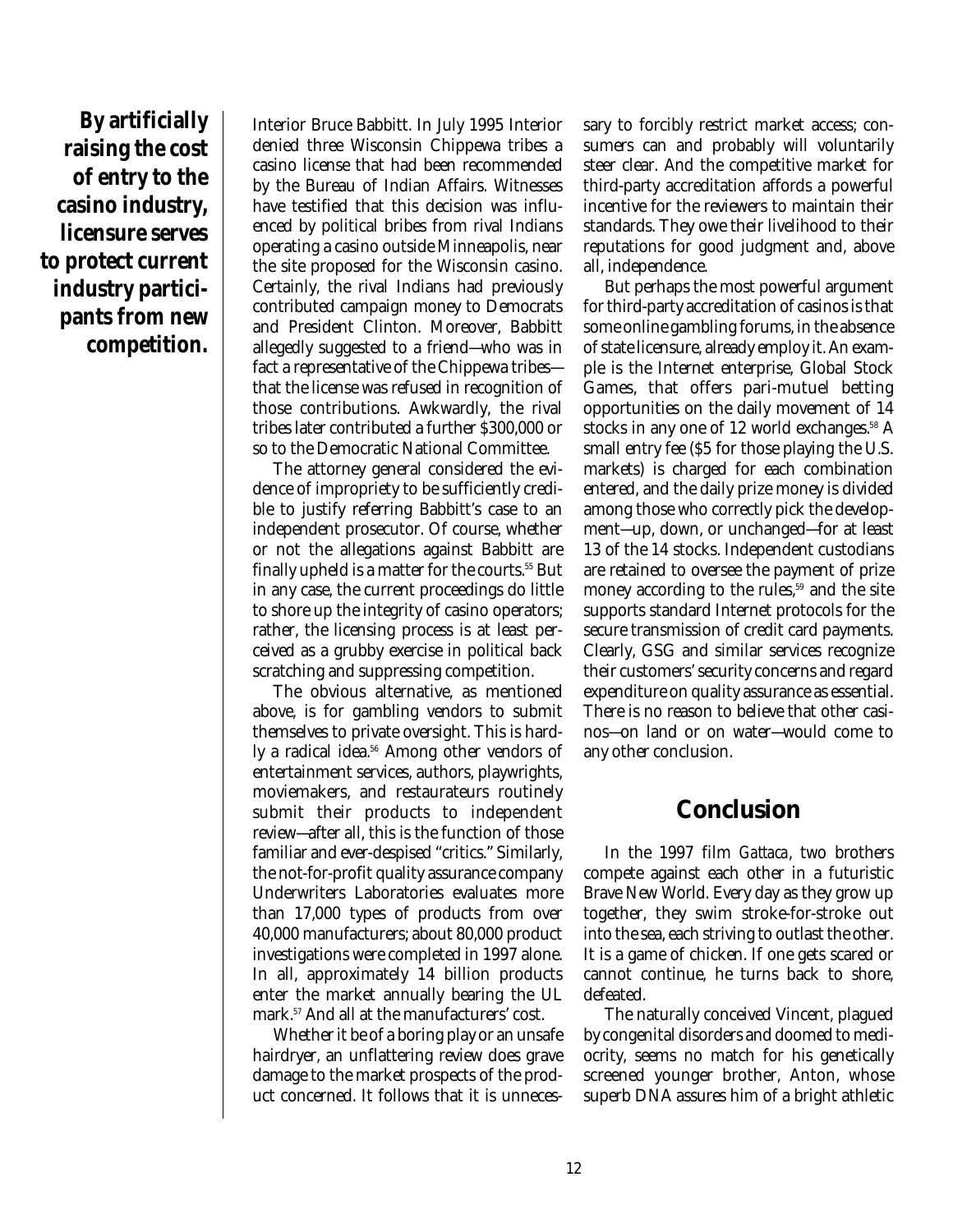and intellectual future. Although Vincent becomes more and more determined to win the contest, he is consistently beaten, as in all else. For many years, as expected, Anton is the undisputed champion.

Until one day. On this occasion, incredibly, Anton falls behind, struggles, and very nearly drowns. Now Vincent, saving his brother's life, is transformed by a new confidence. His victory becomes a springboard from which his once hopeless dreams suddenly seem possible. Leaving home, he assumes a new genetic identity and dares to contest a prize reserved by society for a carefully bred elite.

As the story unfolds, the brothers are reunited, and we learn of Anton's bitterness and self-disgust in defeat. Demanding satisfaction, he returns with Vincent to the beach, intending to set matters straight. But again, after an Olympian struggle, Vincent is the victor. Anton, humiliated but still unbelieving, pleads to understand how his handicapped brother could twice so outdo him. Vincent's answer is inspiringly simple: "I never saved anything for the swim back."

A heroic battle against the odds, or a reckless gamble? In truth it is both at once, and therein lies the point.

Granted, Vincent is not the typical gambler, spinning wheels or shooting craps. And yet he gambles, risking death for a slim chance of a meaningful life, and at lousy odds. To many of us, there is something stirring in his determination to fight the "percentage," a defiant expression of an indomitable human spirit. We understand that, while the risk of failure is great—and the consequences are terrible—sometimes, at least, fortune favors the bold. As Vincent insists, "It is possible."

This is not to get caught up in romanticism but simply to acknowledge that Vincent's choice is, for good or ill, his own. The wisdom of his choice, which affects him so personally, is entirely a subjective matter. But in a free society, it is and must be his choice to make. It seems only fair that the same freedom should extend to

other gamblers.

The public conflict over gambling animates a larger debate that is of crucial importance to all Americans. On one side is the view that, in some situations, individuals cannot be trusted to face the personal consequences of their own decisions, and so cannot be held accountable when things go wrong. Therefore, in the public interest, government officials must decide for them.

Weighing in on the other side of the argument are those who, like George McGovern, a former Democratic candidate for president, are concerned about a general decline of tolerance. In a recent op-ed in the *New York Times*, McGovern eloquently took to task

those who would deny others the choice to eat meat, wear fur, drink coffee or simply eat extra-large portions of food. . . . While on any day each of us may identify with the restrictive nature of a given campaign, there is a much larger issue here. Where do we draw the line on dictating to each other? How many of these battles can we stand? Whose values should prevail? 60

It is incumbent upon classical liberals to resist this presumption: that consensual pastimes are a matter for the state to tolerate sometimes but to outlaw when politically expedient. As the 19th-century economist and philosopher John Stuart Mill famously declared, "Over himself, over his own body and mind, the individual is sovereign." <sup>61</sup> To depart from that standard is to put at risk our inheritance, the tradition of individual liberty upon which America was founded. And that would indeed be a reckless gamble.

### **Notes**

1. See Public Law 104-169, sec. 2, para. 5.

2. National Gambling Impact Study Commission, *Research Agenda*, October 1997, §4, http://www. ngisc.gov.

**The obvious alternative to government licensure is for gambling vendors to submit themselves to private oversight.**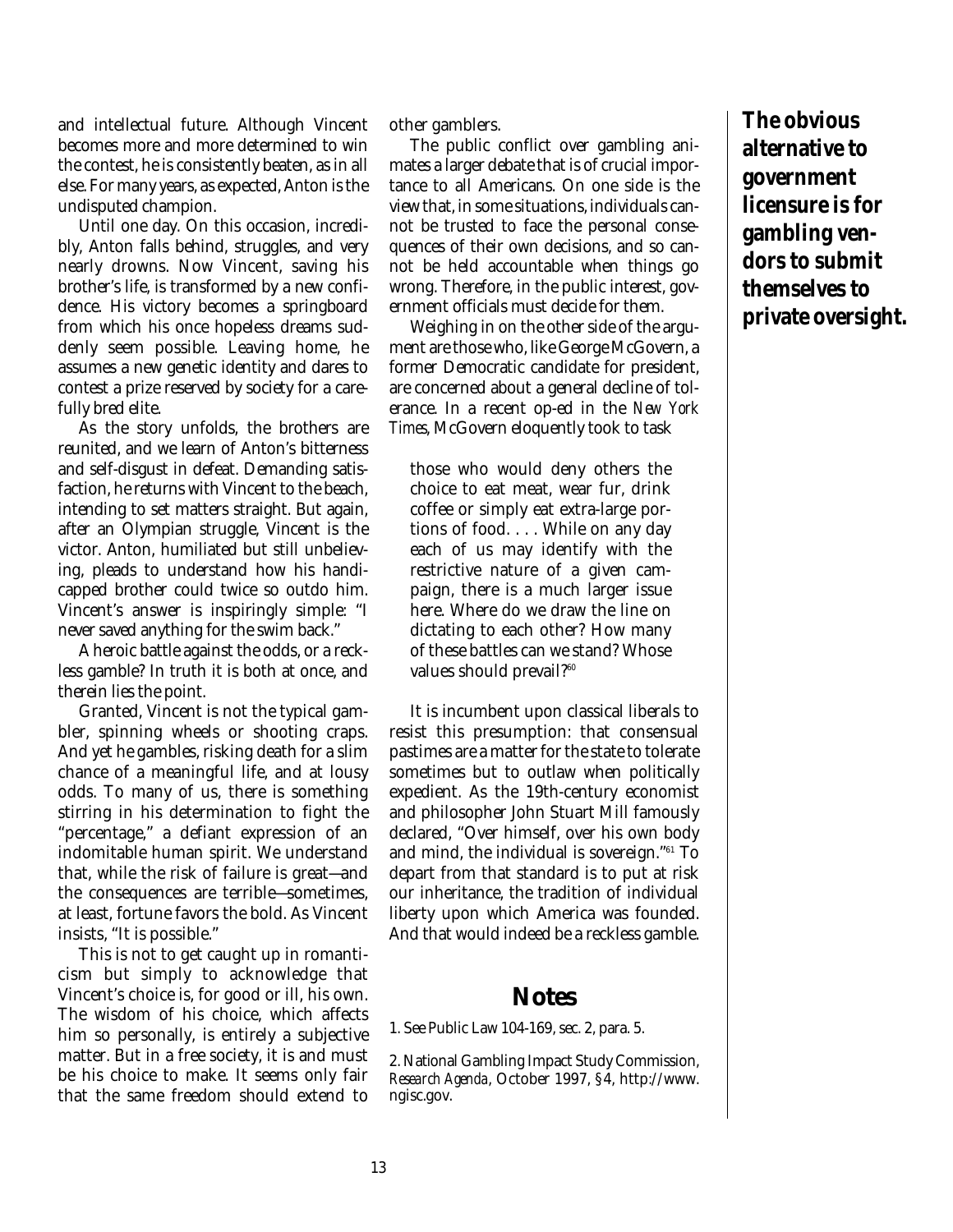3. While this line of inquiry leads awkwardly to the doorstep of government itself, it was certainly within the commission's mandate.

4. William A. Galston and David Wasserman, "Gambling Away Our Moral Capital," *Public Interest* 123 (Spring 1996): 69.

5. *Harrah's Survey of Casino Entertainment*, 1997, http://www.harrahs.com/survey/ce97/ce97\_ index.html.

6. Lisa Morris and Alan Block, "Organized Crime and Casinos: An International Phenomenon," in *Gambling: Public Policies and the Social Sciences*, ed. William R. Eadington and Judy A. Cornelius (Reno, Nev.: Institute for the Study of Gambling and Commercial Gaming, 1997), p. 664.

7. Reuven Brenner, *Gambling and Speculation* (Cambridge: Cambridge University Press, 1990), p. 10. This lottery offered a first prize of 5,000 pounds together with "another prize that rendered the buyer free from arrest for seven days except for a major crime." The authors remark further that "this first lottery was not a great success, in spite of advertising."

8. Ibid., p. 14.

9. Ibid., p. 18.

10. Susan Robinson Summers, David S. Honeyman, and James L. Wattenbarger, "The Resource Suppression and Redistribution Effects of an Earmarked State Lottery," in *Gambling: Public Policies and the Social Sciences*, p. 537.

11. *Oxford English Dictionary* (Oxford: Oxford University Press, 1971): "Gamble, v. . . . 1. intr. To play games of chance for money, esp. for unduly high stakes; to stake money (esp. to an extravagant amount) on some fortuitous event."

12. Galston and Wasserman, p. 63.

13. The rather colorful "cannibalization" charge derives from Robert Goodman, *The Luck Business: The Devastating Consequences and Broken Promises of America's Gambling Explosion* (New York: Free Press, 1995). But as Robert R. Detlefsen notes in "Anti-Gambling Politics— Time to Reshuffle the Deck," Competitive Enterprise Institute, 1996, p. 15, others such as Rep. Frank Wolf (R-Va.) have taken up the rallying cry. "Income spent on gambling is not spent on movies, clothes, recreation services, or other goods and services. Gambling cannibalizes business such as *Congressional Record*, January 11, 1995, p. E86.

14. For a concise presentation of the "gambling breeds crime" school of thought, see Ronald A. Reno, "The Diceman Cometh," *Policy Review*,

March–April 1996, p. 42.

15. For a thorough survey, see Jeremy Margolis, "Casinos and Crime: An Analysis of the Evidence," Altheimer & Gray, Chicago, 1997.

16. Reno reports that "three years after the arrival of casinos, Atlantic City rose from fiftieth to first in the nation among cities in per capita crime" (p. 42).

17. Margolis, pp. 15–18.

18. Brenner, *Gambling and Speculation*, pp. 38–39. Here the author cites a 1964 study by Nechama Tec, "Gambling in Sweden," from which he concludes that "gamblers and nongamblers discharged their familial, occupational, and social duties in a similar fashion.

19. Reuven Brenner, *History—The Human Gamble* (Chicago: University of Chicago Press, 1983), p. 10. Brenner cites Gallup Social Surveys, *Gambling in Britain*, *1972* (London: Gallup, 1972); D. B. Cornish, "Gambling: A Review of the Literature and Its Implications for Policy and Research," Her Majesty's Stationery Office, London, 1978; S. Smith and P. Razzell, *The Pool Winners* (London: Caliban Books, 1975); and D. M. Downes et al., *Gambling, Work, and Leisure: A Study across Three Areas* (London: Routledge and Kegan Paul, 1976).

20. *Harrah's Survey of Casino Entertainment*, "U.S. Casino Player Profile, 1996." The authors conclude: "The demographic make up of the typical casino customer has remained consistent over the past several years. In comparison to the average American, casino players tend to have higher levels of income and education and are more likely to hold white collar jobs."

21. Brenner, *Gambling and Speculation*, pp. 37–38, quoting Federal Gambling Commission, "Gambling in America," 1976. Brenner also finds that "the few things that [gamblers] spend much less time on include home improvements, gardening, knitting, sewing, and going to church.

22. See especially the report by Howard J. Shaffer, Matthew N. Hall, and Joni Vander Bilt, "Estimating the Prevalence of Disordered Gambling Behavior in the United States and Canada: A Meta-analysis," Harvard Medical School, Division on Addictions, December 1997, pp. iii–iv. The authors note that the disordered gambling literature is fraught with "conceptual and methodological problems." However, they estimate that past-year rates of "level 3" disordered behavior—corresponding to the most "compulsive" of gamblers—would apply to 1.14 percent of the adults from the general population, within a 95 percent confidence interval of 0.90 percent to 1.38 percent.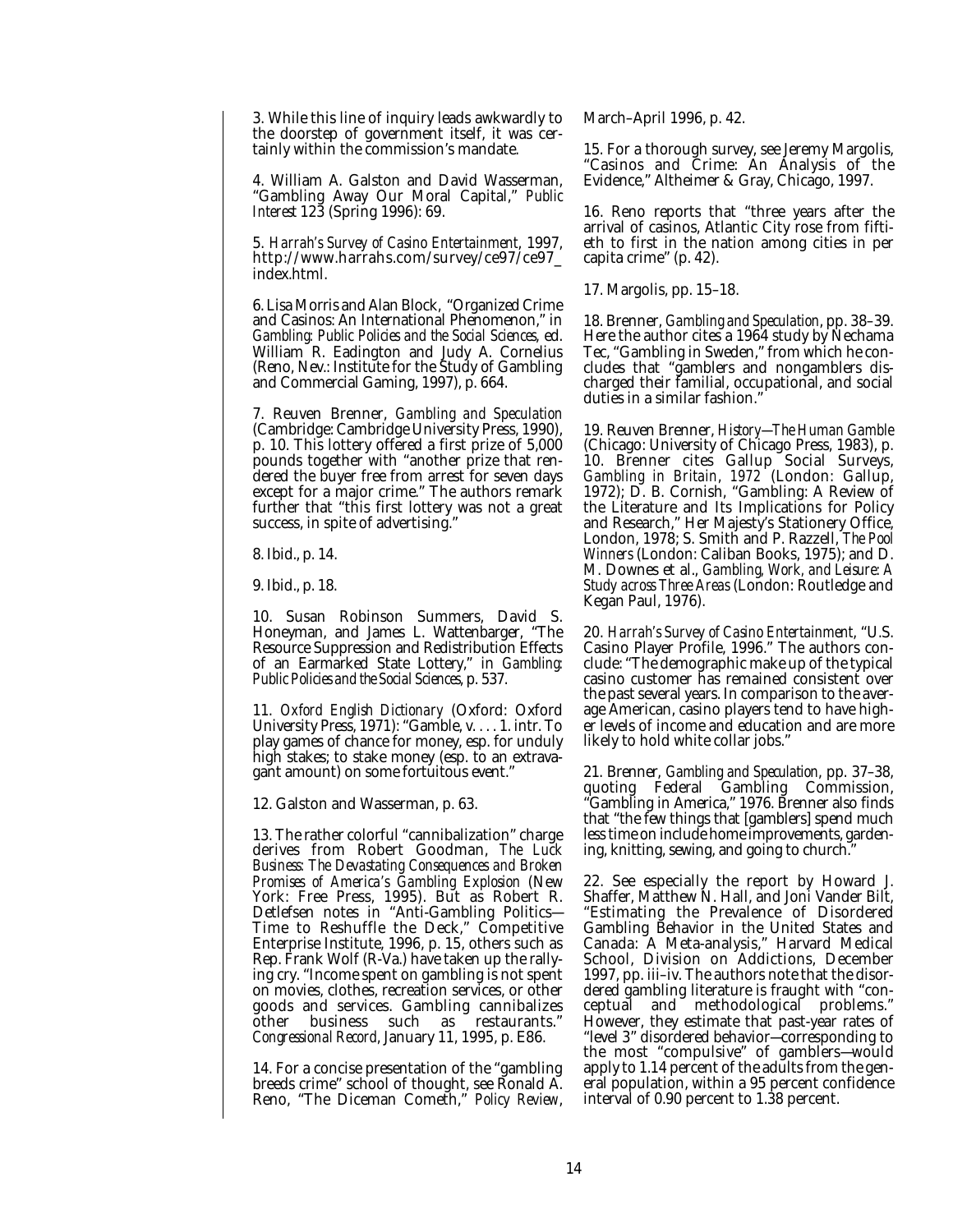23. Galston and Wasserman, p. 64.

24. WEFA Group, "A Study Concerning the Effects of Legalized Gambling on the Citizens of the State of Connecticut," prepared for State of Connecticut, Department of Revenue Services, Division of Special Revenue, June 1997, p. 9. The casino referred to is the Foxwoods Resort Casino.

25. Reno, p. 42.

26. Lawrence A. Greenfield, "Alcohol and Crime: An Analysis of National Data on the Prevalence of Alcohol Involvement in Crime," U.S. Department of Justice, April 5–7, 1998, NCJ-168632, http://www.ojp.usdoj.gov/bsj/abstract/ ac.htm.

27. See, for instance, Richard E. Vatz and Lee S. Weinberg, "Is Compulsive Gambling Really a Disease?" *Postgraduate Medicine* 82, no. 5 (October 1997): 264–71.

28. Morris and Block, p. 666. The authors assert here that the "bust-out joints" of post-Depression Newport, Kentucky, were "notorious for taking every penny customers had in any way possible. When a player entered a bust-out establishment, he was bombarded with women, liquor, and gambling opportunities until his pockets were 'busted-out."

29. Gamblers Anonymous Home Page, Questions & Answers, http://www.gamblersanonymous. org/qna.html.

30. For the record, some economists have argued that the effect of casinos on local economies is rather more positive. One study concludes that "wherever casino gaming has been implemented, employment has risen and unemployment has fallen; additional tax dollars collected have been used for education and infrastructure; and any initial increase in crime is strictly temporary with an ultimate reduction in the crime rate. On balance, all of the state and local economies that have permitted casino gaming have improved their economic perfor-<br>mance." Evans Group, "A Study of the Evans Group, "A Study of the Economic Impact of the Gaming Industry through 2005," September 1996, p. 1-1.

31. Mario Puzo, *Fools Die* (New York: Signet, 1979), p. 179. This is certainly not the last that we hear on this matter from Gronevelt, for whom the "law of averages" is a profoundly moving thing. As he remarks to Cully on p. 472: "You can lose faith in everything, religion and God, women and love, good and evil, war and peace. You name it. But the percentage will always stand fast." The percentage is, quite simply, the cornerstone of his philosophy: "Everything you do in life use percentage as your god."

32. This is not true, of course, of poker variants like Caribbean Stud where the house plays as well. But in many casinos, the house simply provides tables and dealers for games like Seven Card Stud or Texas Holdem and takes a small rake from each pot.

33. For a discussion on the application of counting to Blackjack, see David Sklansky, *Getting the Best of It* (Las Vegas: Two Plus Two, 1993), pp. 102–28.

34. Paul Anand, *Foundations of Rational Choice under Risk* (Oxford: Oxford University Press, 1993), pp. 3–4.

35. Ibid., p. 44.

36. Quoted in ibid.

37. Galston and Wasserman, p. 62.

38. However, many economists slip up on this point too. Be it Milton Friedman or John Maynard Keynes, the dismal scientists often subscribe to a tradition of disdain for gambling, which dates back even to Adam Smith. See Brenner, *History*, p. 11.

39. Galston and Wasserman, p. 62. Taking this question seriously, the authors make some attempt to distinguish between "gambling and business risk-taking." But they assume—as noted above—that "gambling is at best zerosum," and so get off to a fallacious start from which they do not really recover.

40. Ibid.

41. John Adams, *Risk* (London: UCL Press, 1995), p. 211.

42. Matt Ridley, *The Origins of Virtue* (London: Viking, 1996), p. 6.

43. Ibid., p. 41.

44. Friedrich A. Hayek, "The Creative Powers of a Free Civilization," in *Essays on Individuality*, ed. Felix Morley (Indianapolis: Liberty Fund, 1977), p. 273.

45. Adams, *Risk*, p. 211. See also John Adams, "Cars, Cholera, and Cows: The Management of Risk and Uncertainty," Cato Institute Policy Analysis no. 335, March 4, 1999.

46. Adams points to the results of a Swedish study that "recorded the speeds of several thousand cars travelling around a bend in the road in Sweden." According to Adams, the "vehicles were divided into two groups depending on whether or not they were fitted with studded tyres for winter driving. Speeds were recorded